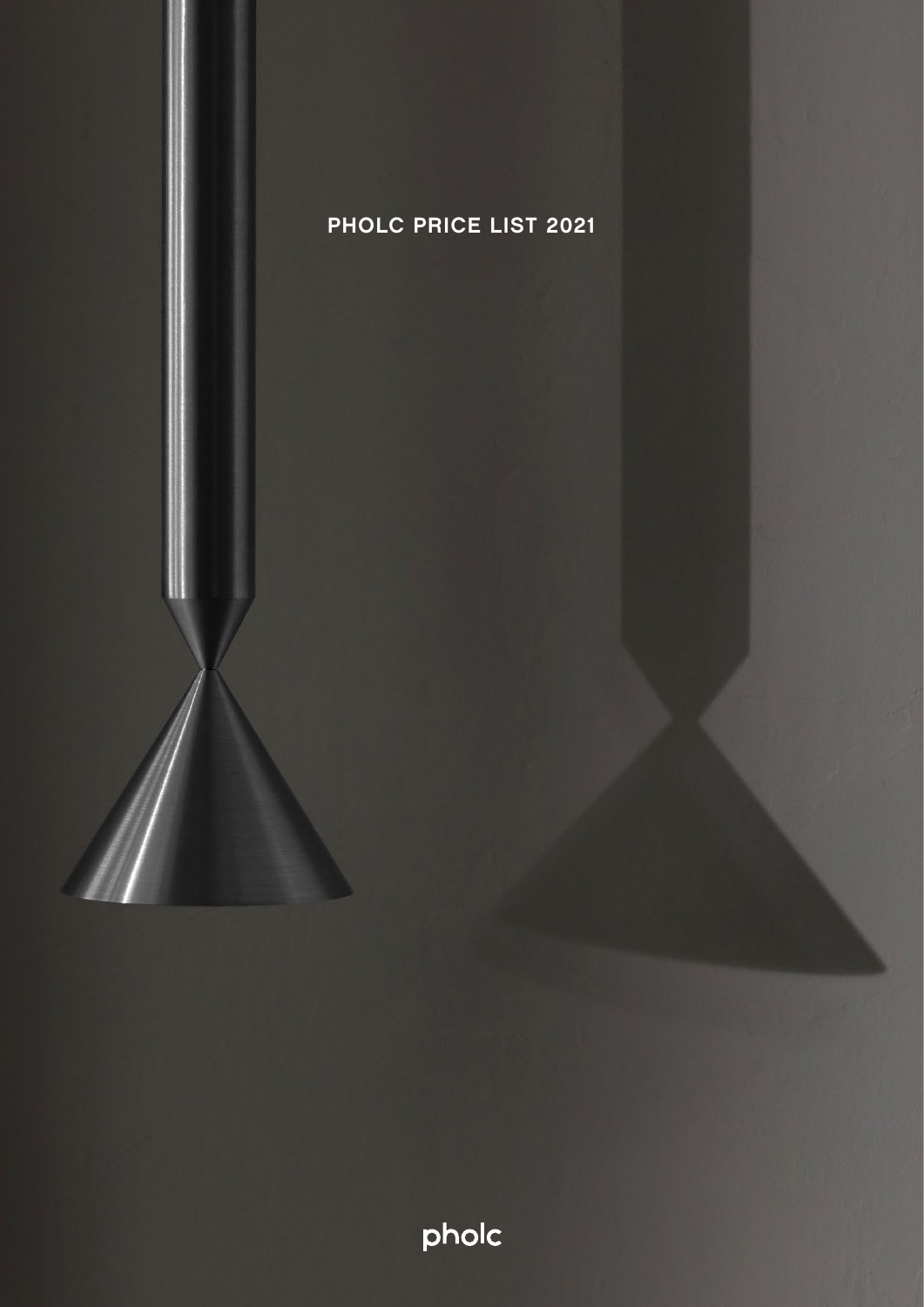| <b>APOLLO 39</b>        | <b>PENDANT</b>            | <b>PAGE</b> | 3              |
|-------------------------|---------------------------|-------------|----------------|
| <b>APOLLO 59</b>        | <b>PENDANT (GU10)</b>     | <b>PAGE</b> | 3              |
| <b>APOLLO 59</b>        | <b>PENDANT</b>            | <b>PAGE</b> | 4              |
| <b>APOLLO 79</b>        | <b>PENDANT</b>            | <b>PAGE</b> | 4              |
| <b>APOLLO 180</b>       | <b>FLOOR</b>              | <b>PAGE</b> | 4              |
| <b>BELLMAN</b>          | <b>WALL</b>               | <b>PAGE</b> | 5              |
| <b>BLEND</b>            | <b>PENDANT</b>            | <b>PAGE</b> | 5              |
| <b>BLEND</b>            | <b>CEILING</b>            | <b>PAGE</b> | 6              |
| <b>BLEND</b>            | <b>FLOOR</b>              | <b>PAGE</b> | 6              |
| <b>BOUNCE 116</b>       | <b>PENDANT</b>            | <b>PAGE</b> | $\overline{7}$ |
| <b>BOUNCE 169</b>       | <b>PENDANT</b>            | <b>PAGE</b> | $\overline{7}$ |
| <b>CHAMPAGNE</b>        | <b>PENDANT</b>            | <b>PAGE</b> | 8              |
| <b>CHAMPAGNE</b>        | <b>TABLE</b>              | <b>PAGE</b> | 8              |
| <b>DONNA 7</b>          | <b>PENDANT</b>            | <b>PAGE</b> | 9              |
| <b>DONNA 18</b>         | <b>PENDANT</b>            | <b>PAGE</b> | 9              |
| <b>DONNA CIRCLE 60</b>  | <b>PENDANT</b>            | <b>PAGE</b> | 10             |
| <b>DONNA CIRCLE 100</b> | <b>PENDANT</b>            | <b>PAGE</b> | 10             |
| <b>DONNA LINE 120</b>   | <b>PENDANT</b>            | <b>PAGE</b> | 10             |
| <b>EDGE 20</b>          | <b>PENDANT</b>            | <b>PAGE</b> | 11             |
| <b>HANS 35</b>          | <b>PENDANT</b>            | <b>PAGE</b> | 12             |
| <b>HANS</b>             | <b>TABLE</b>              | <b>PAGE</b> | 12             |
| <b>HANS 50</b>          | <b>PENDANT</b>            | <b>PAGE</b> | 13             |
| <b>HANS</b>             | <b>FLOOR</b>              | <b>PAGE</b> | 13             |
| <b>KANDINSKY 30</b>     | <b>PENDANT</b>            | <b>PAGE</b> | 14             |
| <b>KANDINSKY 45</b>     | <b>PENDANT</b>            | <b>PAGE</b> | 14             |
| <b>MOBIL 70</b>         | <b>PENDANT</b>            | <b>PAGE</b> | 15             |
| <b>MOBIL 100</b>        | <b>PENDANT</b>            | <b>PAGE</b> | 15             |
| <b>MOBIL 46</b>         | <b>WALL</b>               | <b>PAGE</b> | 16             |
| <b>MOBIL 46</b>         | <b>WALL (FIXED INST.)</b> | <b>PAGE</b> | 16             |
| <b>MOBIL</b>            | <b>TABLE</b>              | <b>PAGE</b> | 16             |
| <b>MOBIL 150</b>        | <b>WALL</b>               | <b>PAGE</b> | 17             |
| <b>MOBIL 12</b>         | <b>WALL</b>               | <b>PAGE</b> | 17             |
| <b>PEARLS 65</b>        | <b>PENDANT</b>            | <b>PAGE</b> | 18             |
| <b>PEARLS 80</b>        | <b>PENDANT</b>            | <b>PAGE</b> | 18             |
| ROMB <sub>36</sub>      | <b>TABLE</b>              | <b>PAGE</b> | 19             |
| ROMB 48                 | <b>TABLE</b>              | <b>PAGE</b> | 19             |
| <b>SPINN 39</b>         | <b>PENDANT</b>            | <b>PAGE</b> | 20             |
|                         |                           |             |                |

SPINN 39 [FLOOR PAGE 20](#page-19-0)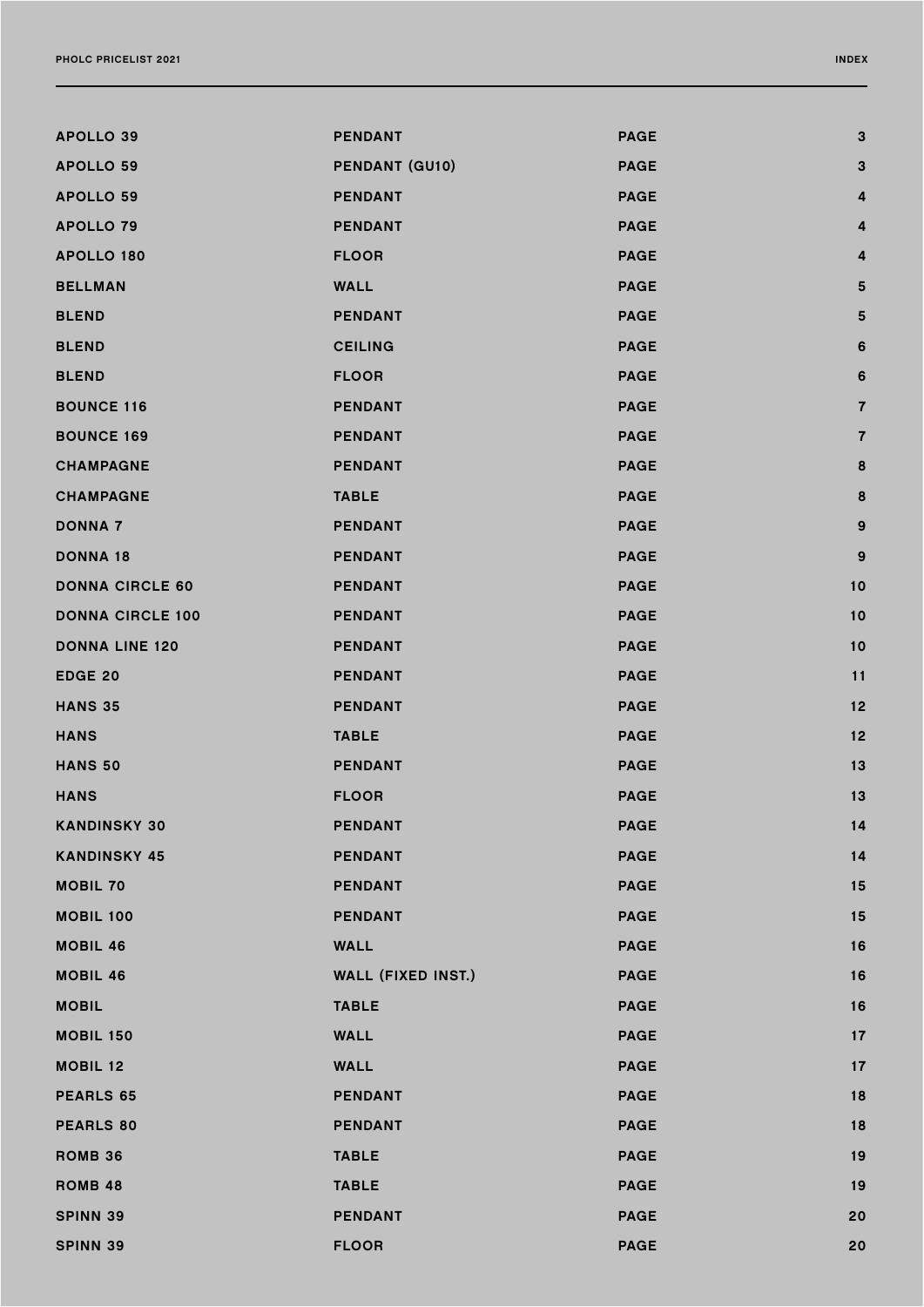### <span id="page-2-0"></span>APOLLO

Made from a solid piece of machine-turned aluminium or brass, Apollo's conical forms balance end-on-end alluding to mass and weight. Its surfaces are deliberately left raw, with a real material presence.

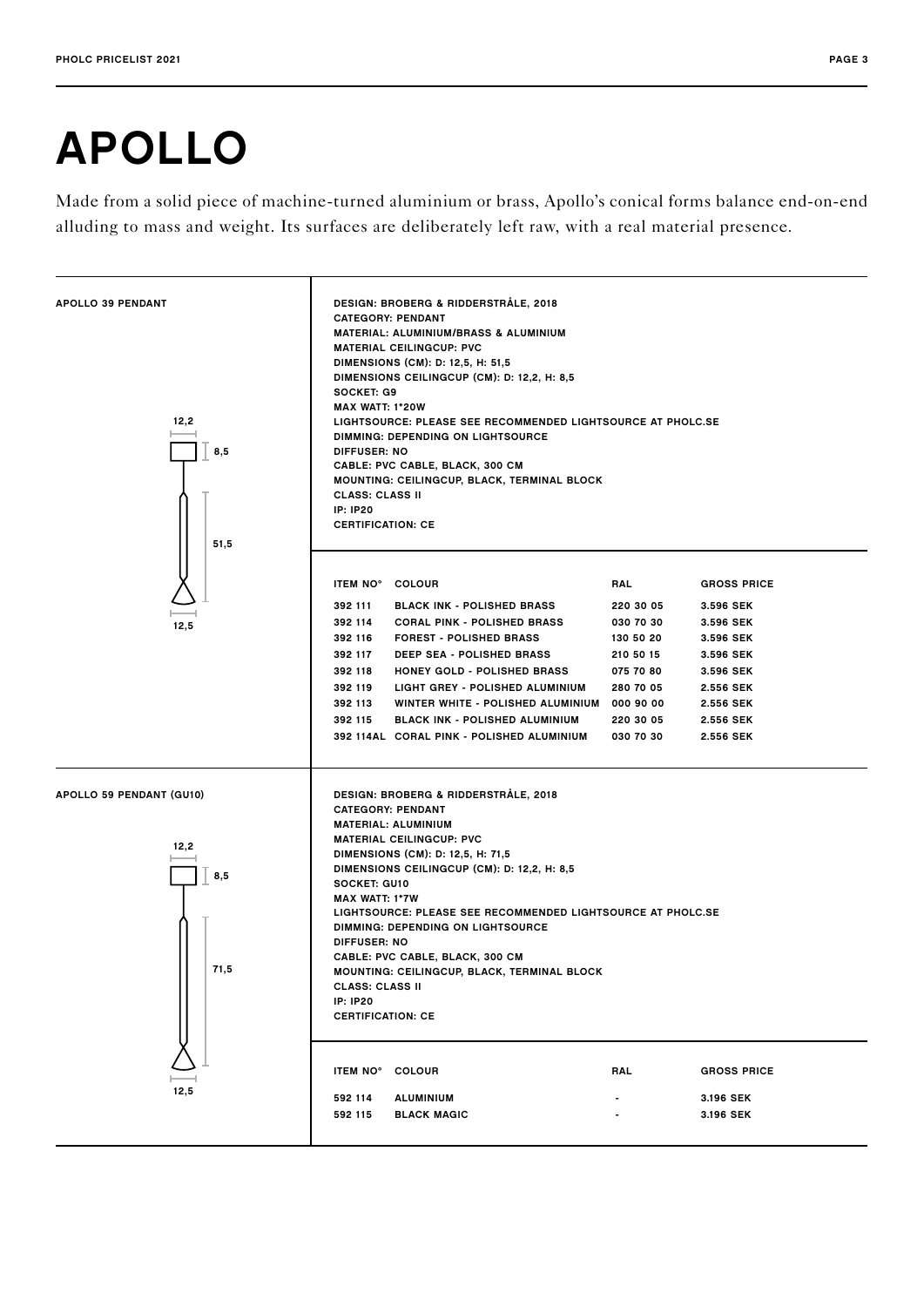<span id="page-3-0"></span>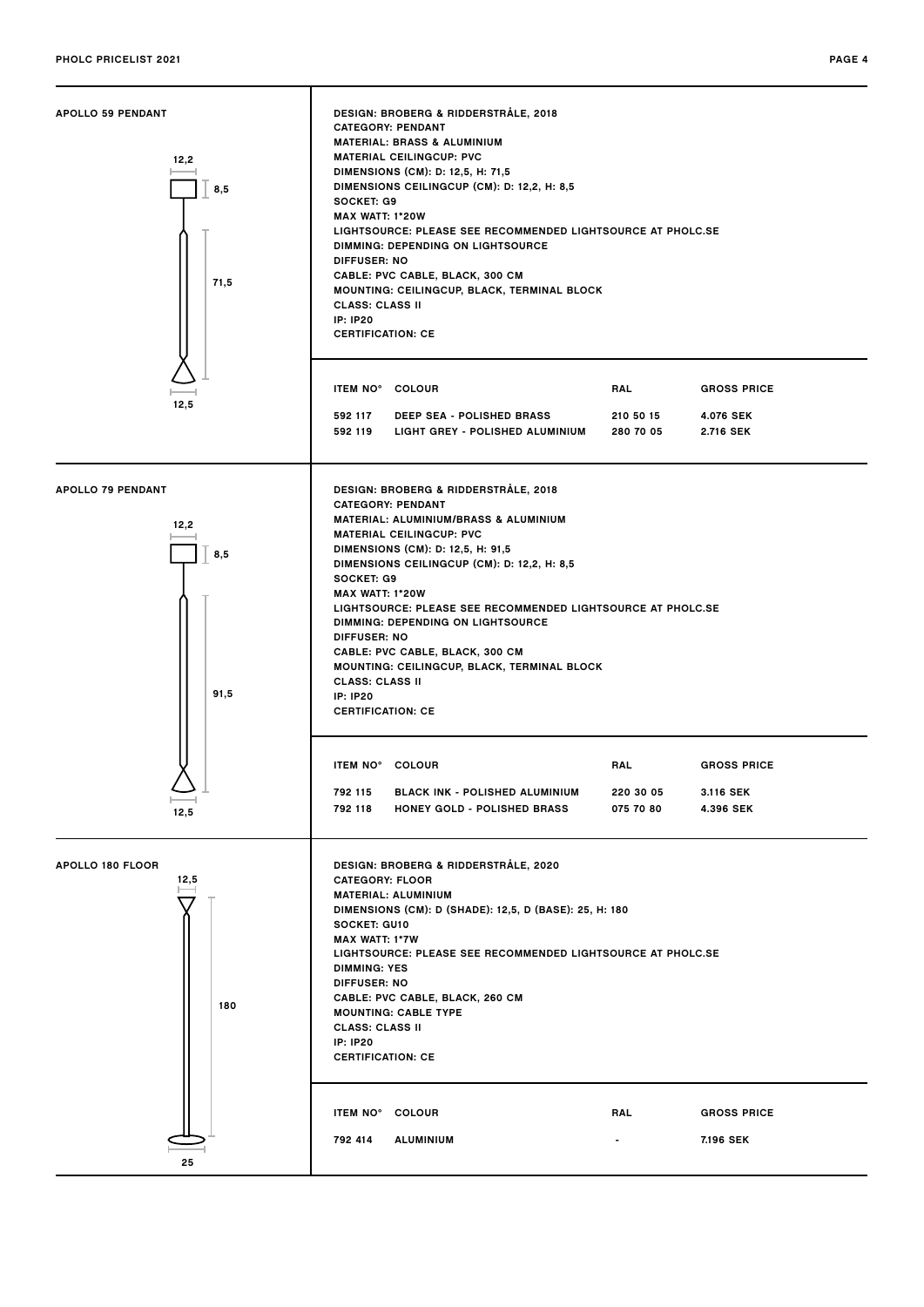### <span id="page-4-0"></span>BELLMAN

Contrasts of masculine strength and softness characterise the Bellman. A strong, sturdy arm holding a delicate, diminutive shade with clear references to the humble handbell.



## BLEND

Japanese and Scandinavian geometries mix in a classy pendant lamp governed by strict lines and premium materials. Blend carries real attention to detail, using either brass or nickel in its crisp shade.

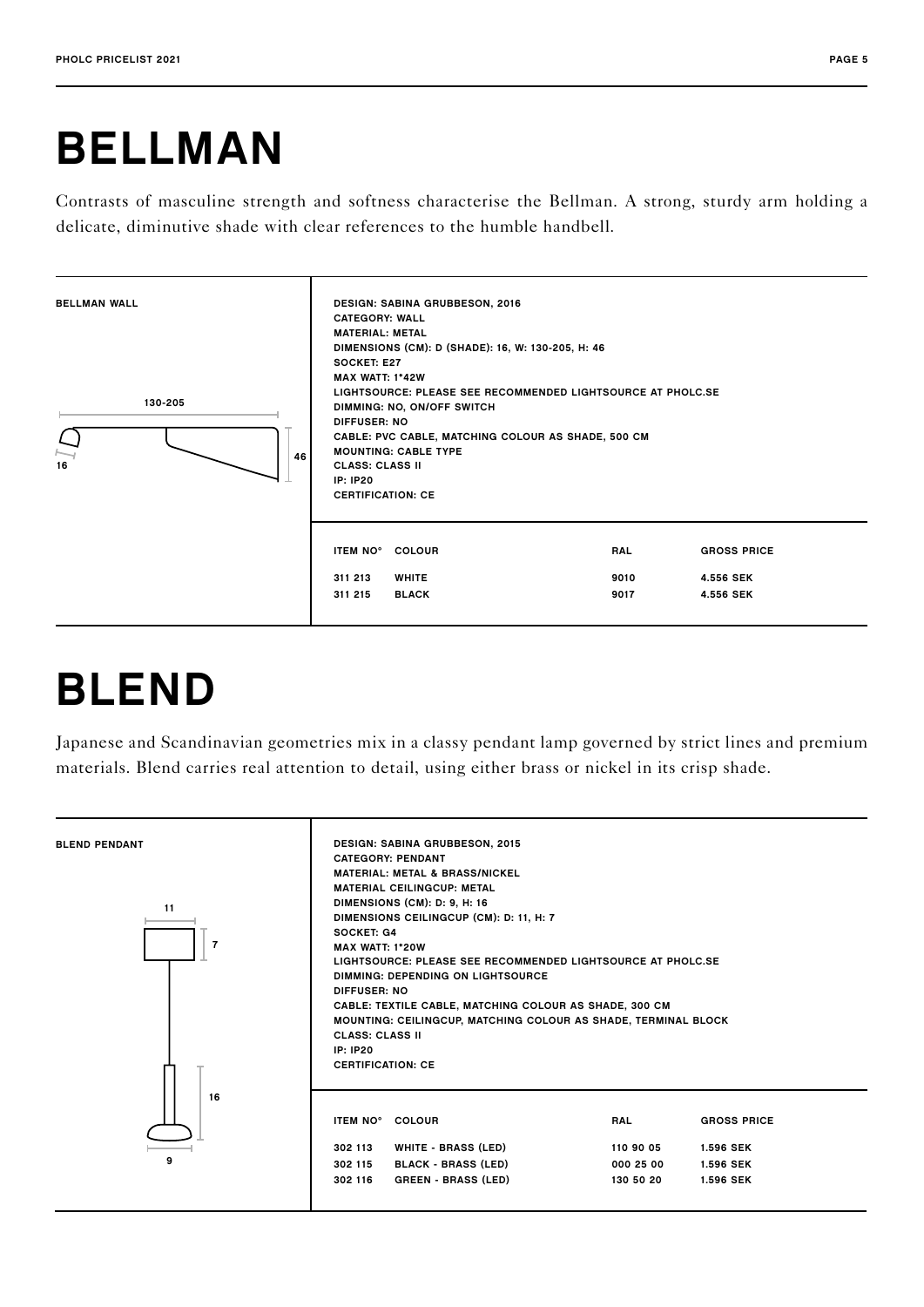<span id="page-5-0"></span>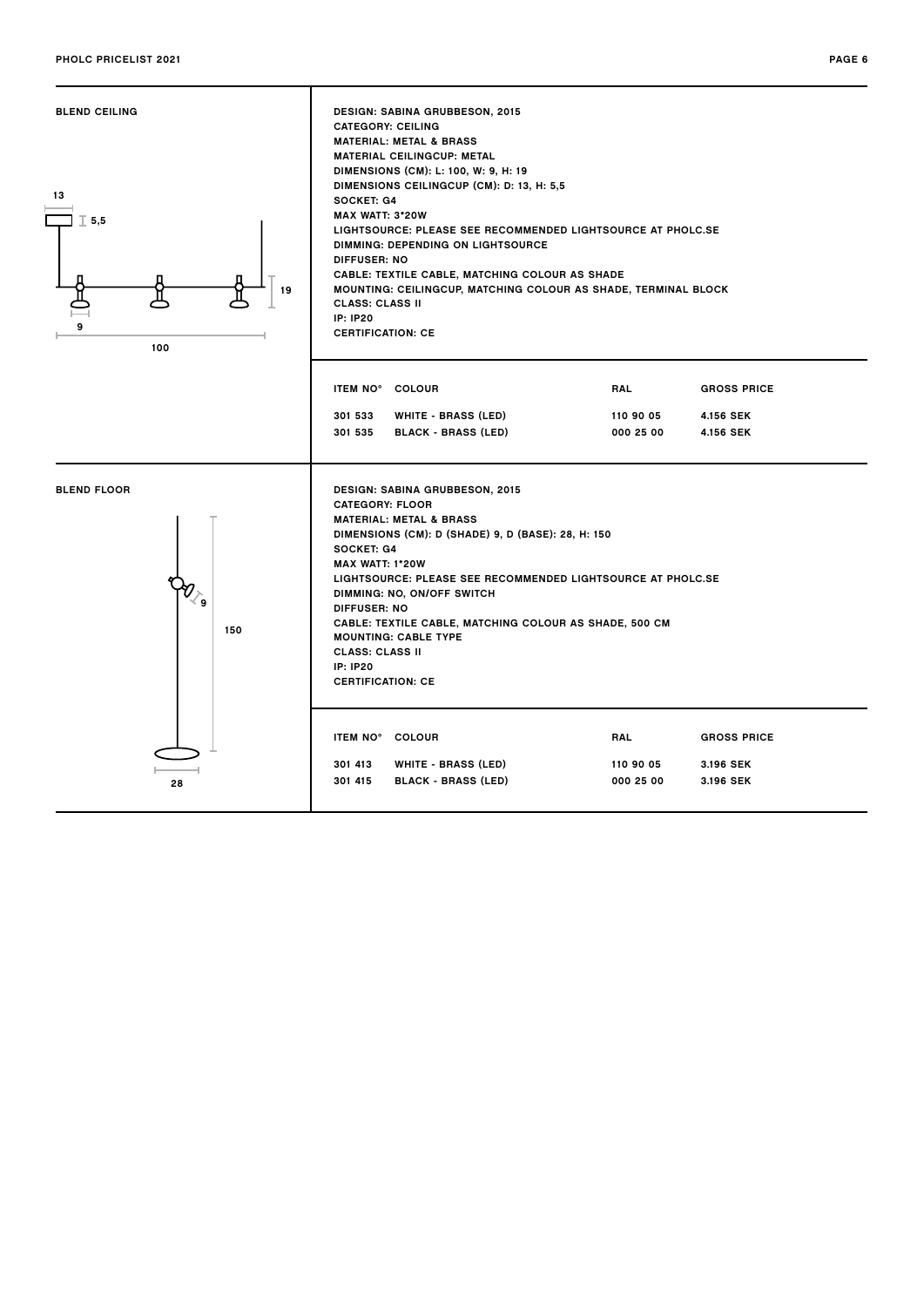# <span id="page-6-0"></span>BOUNCE

Graphic, energetic and with a youthful spring in its step, Bounce is a vibrant character. Its expressive shape is informed by the path the electrical current travels from lamp to lamp.

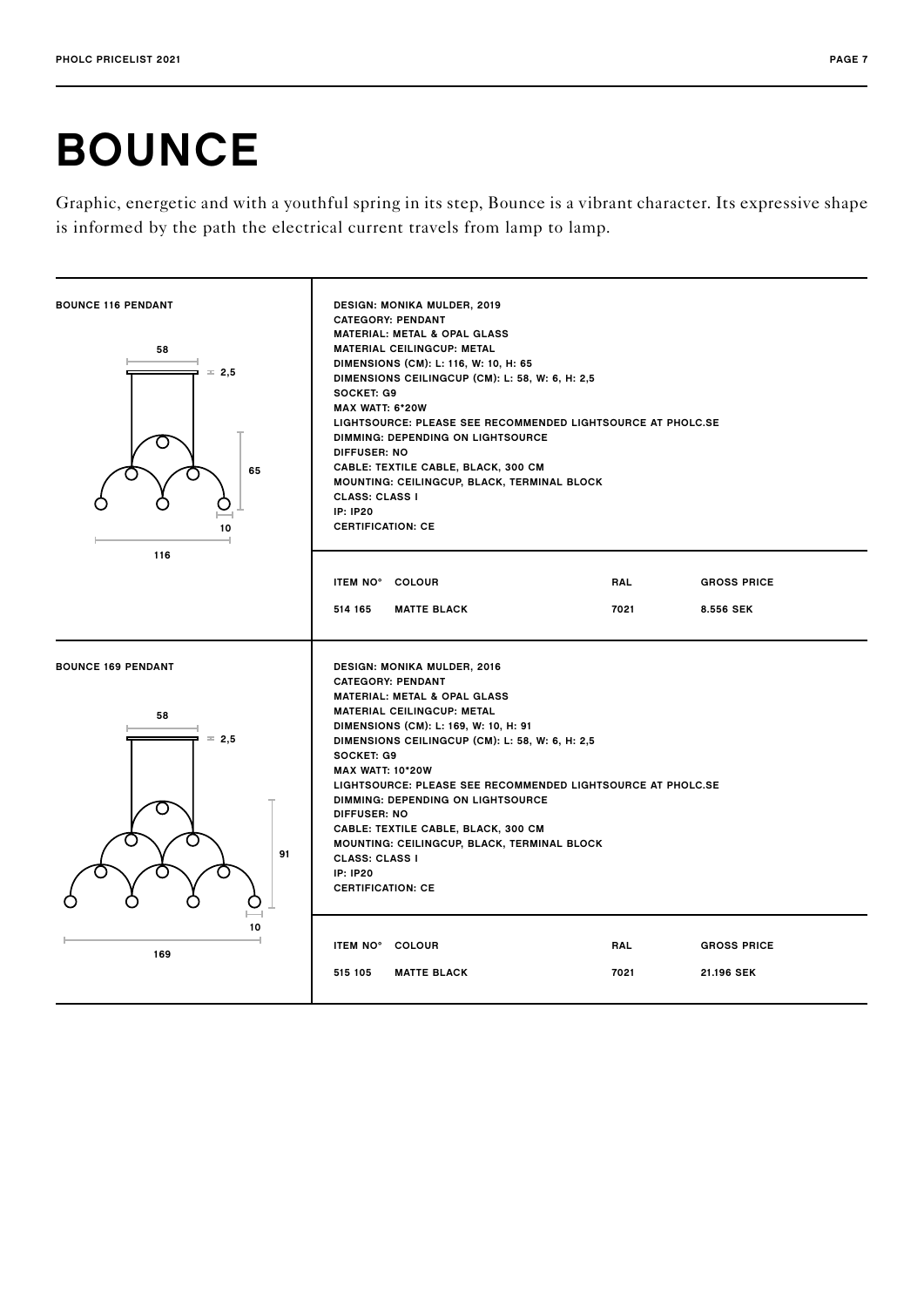# <span id="page-7-0"></span>CHAMPAGNE

Soft and understated, Champagne alludes to the past and present with a design lifting its references from the 70s. A beautiful, easy-on-the-eye piece with a timeless style.

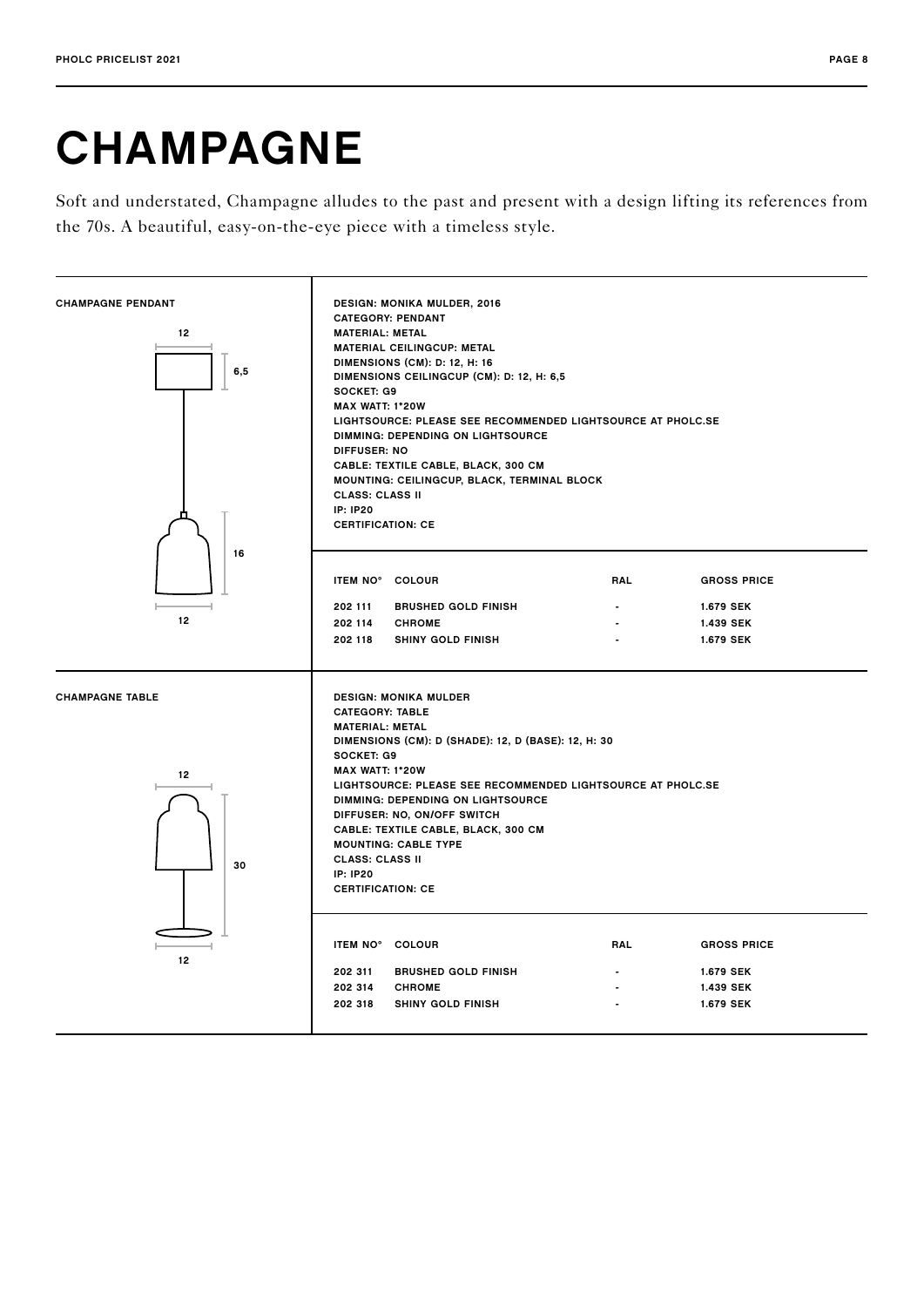# <span id="page-8-0"></span>DONNA

The Donna pendant lamp projects the feeling of a soft pleated textile, although it's actually made from thin, light aluminium. The rippling form is inspired by the chic fabrics used in high fashion.

![](_page_8_Figure_3.jpeg)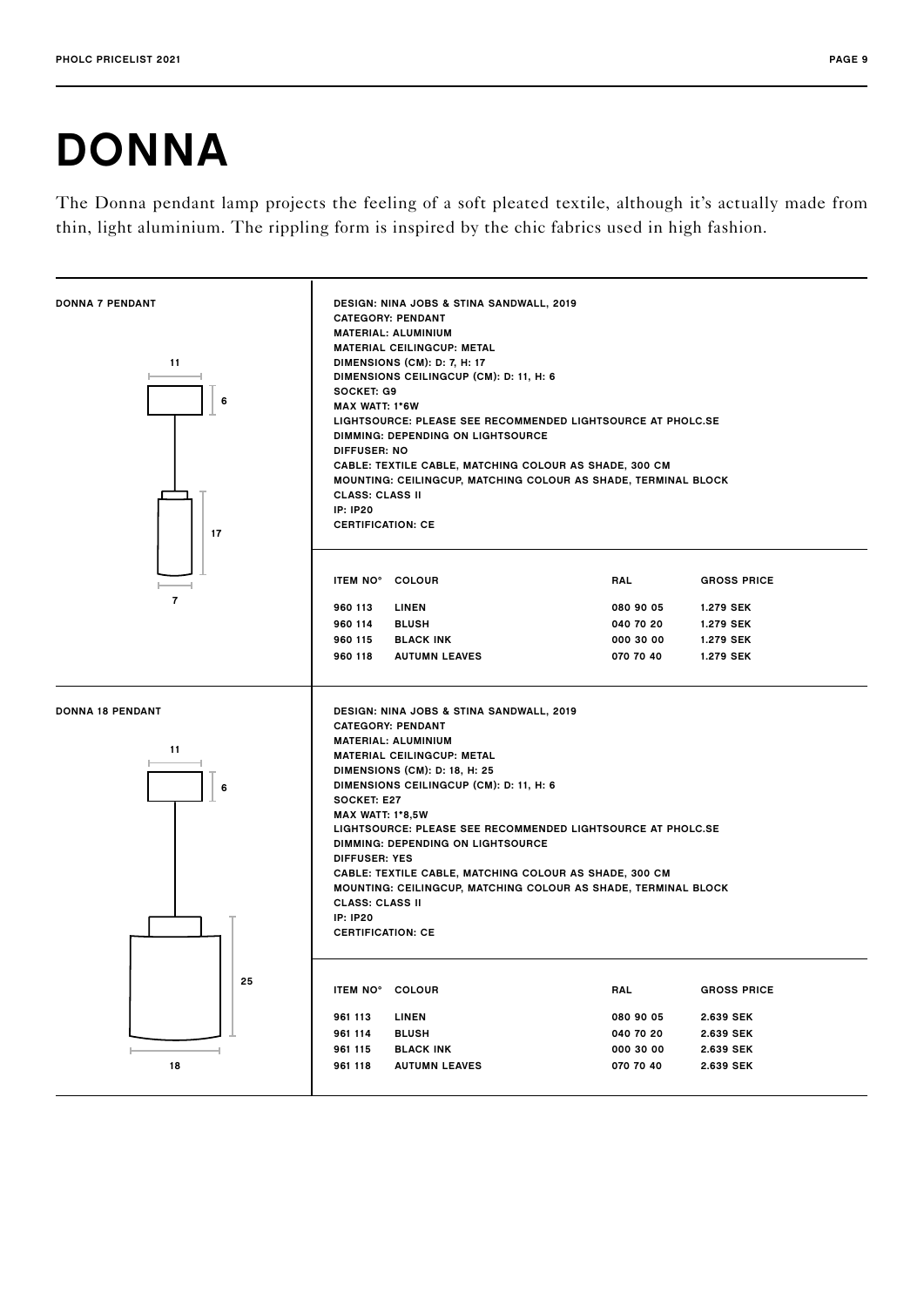<span id="page-9-0"></span>![](_page_9_Figure_1.jpeg)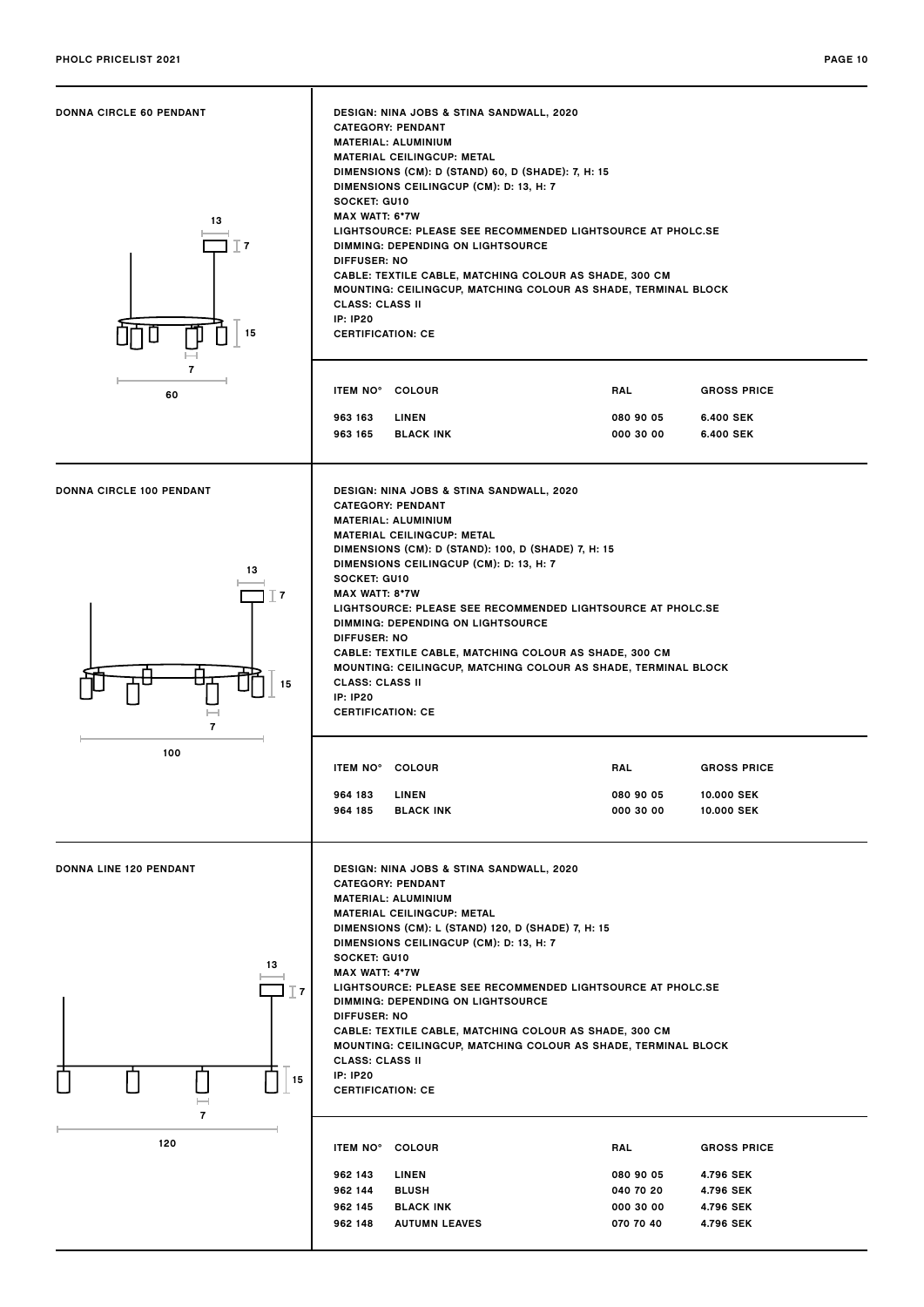# <span id="page-10-0"></span>EDGE

A lamp inspired by the reflection of light; Edge creates an image of parallel lines in different shades of colour through the use of shadows. Every lamp is unique and therefore reflects light differently.

![](_page_10_Figure_3.jpeg)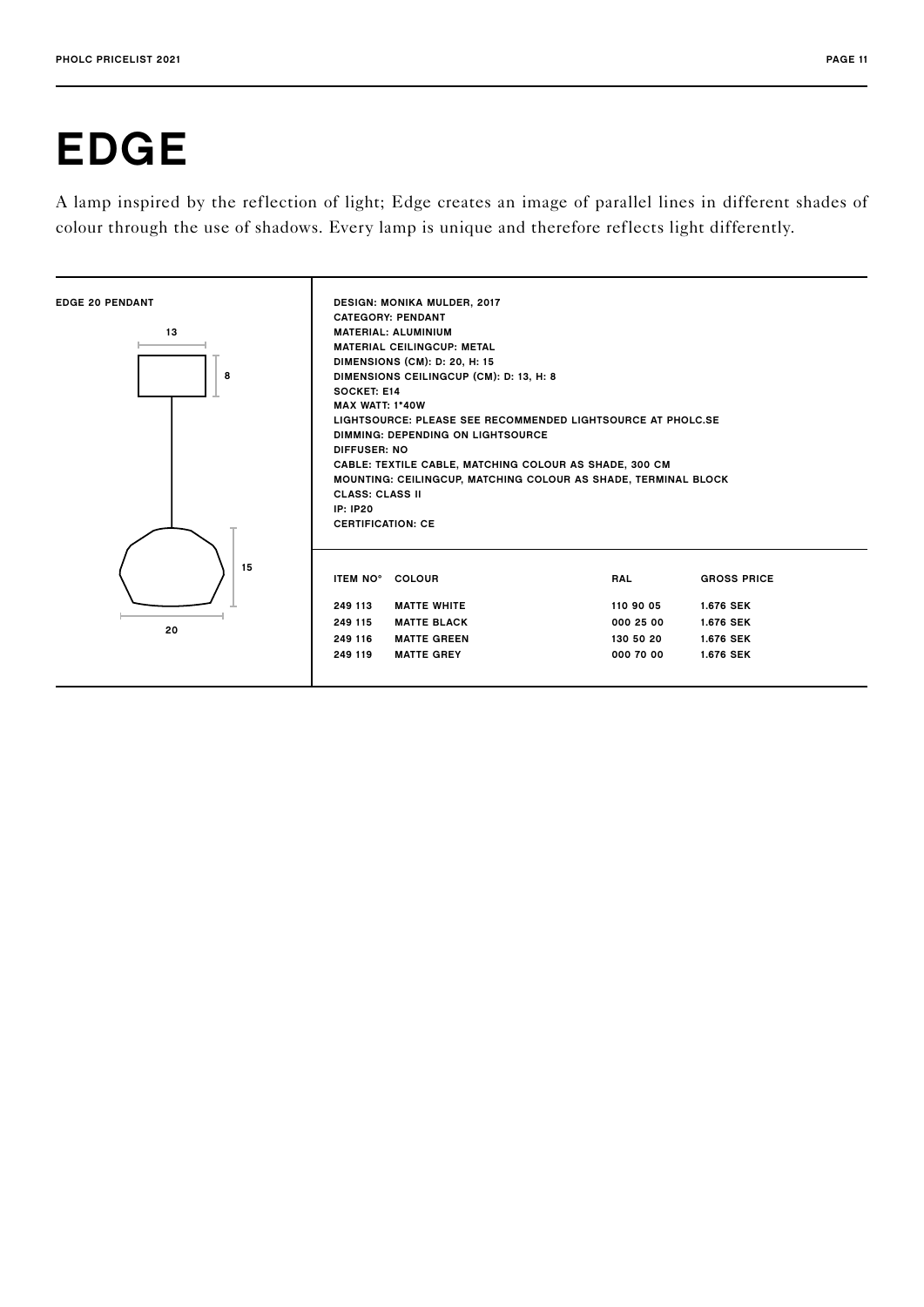# <span id="page-11-0"></span>**HANS**

Capturing the movement of a wave was the intention and inspiration for the shape of Hans. The brim of the shade rises rapidly to its peak before falling away on the other side.

![](_page_11_Figure_4.jpeg)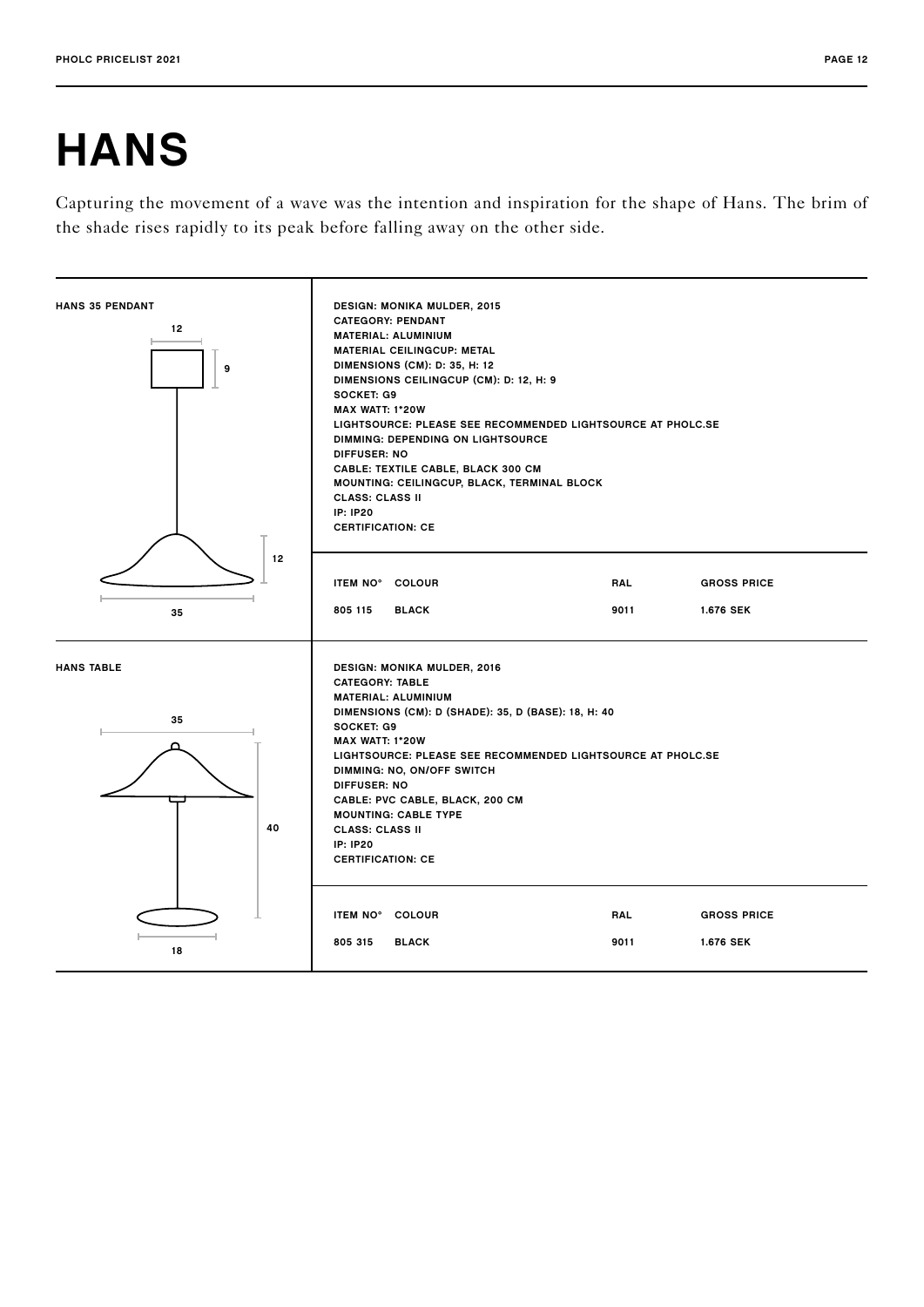<span id="page-12-0"></span>![](_page_12_Figure_1.jpeg)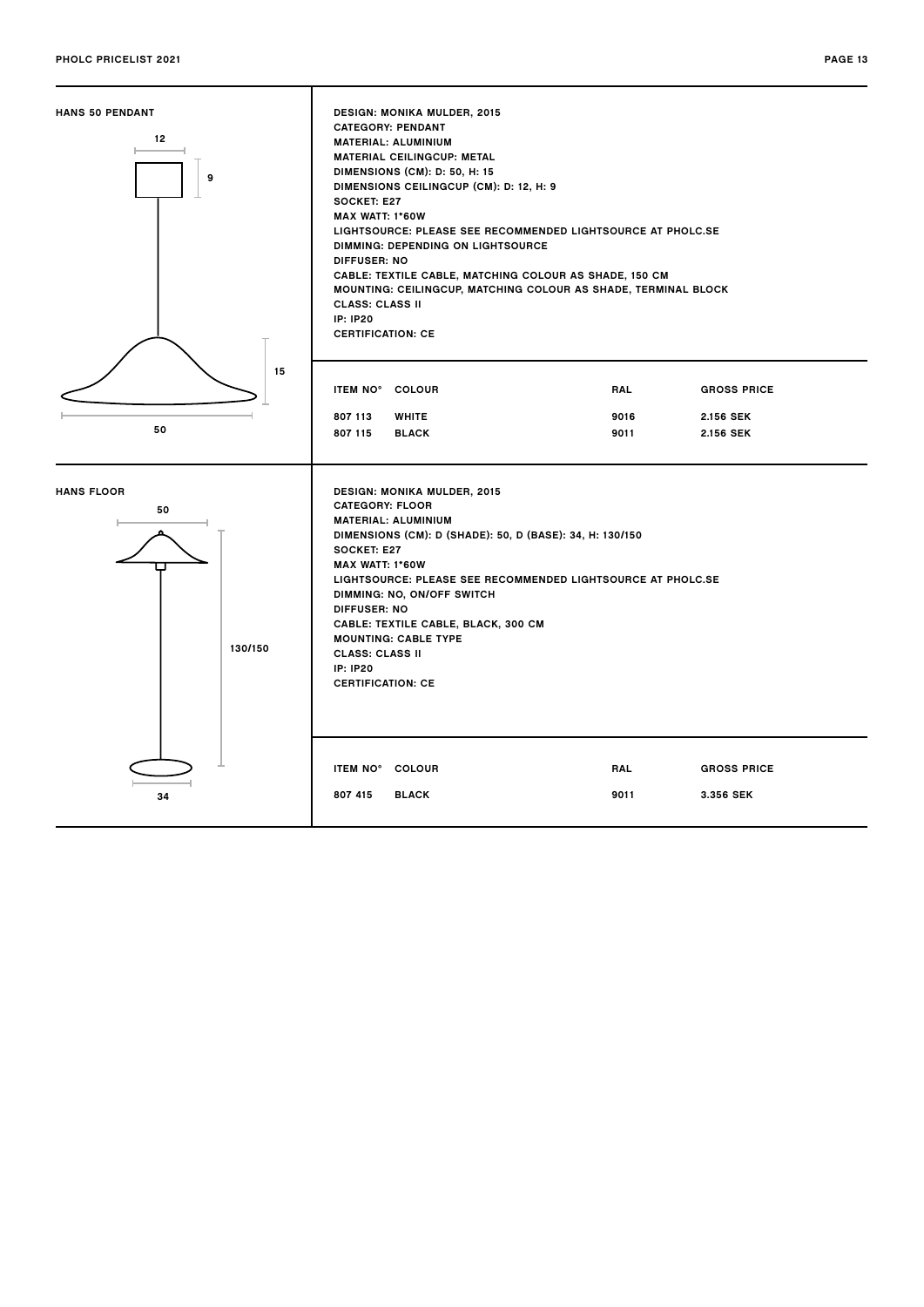### <span id="page-13-0"></span>KANDINSKY

The Kandinsky pendant lamp is inspired by the abstract circle paintings from the artist of the same name. A sphere and a spear play the main roles in the handblown lamp's composition.

![](_page_13_Figure_4.jpeg)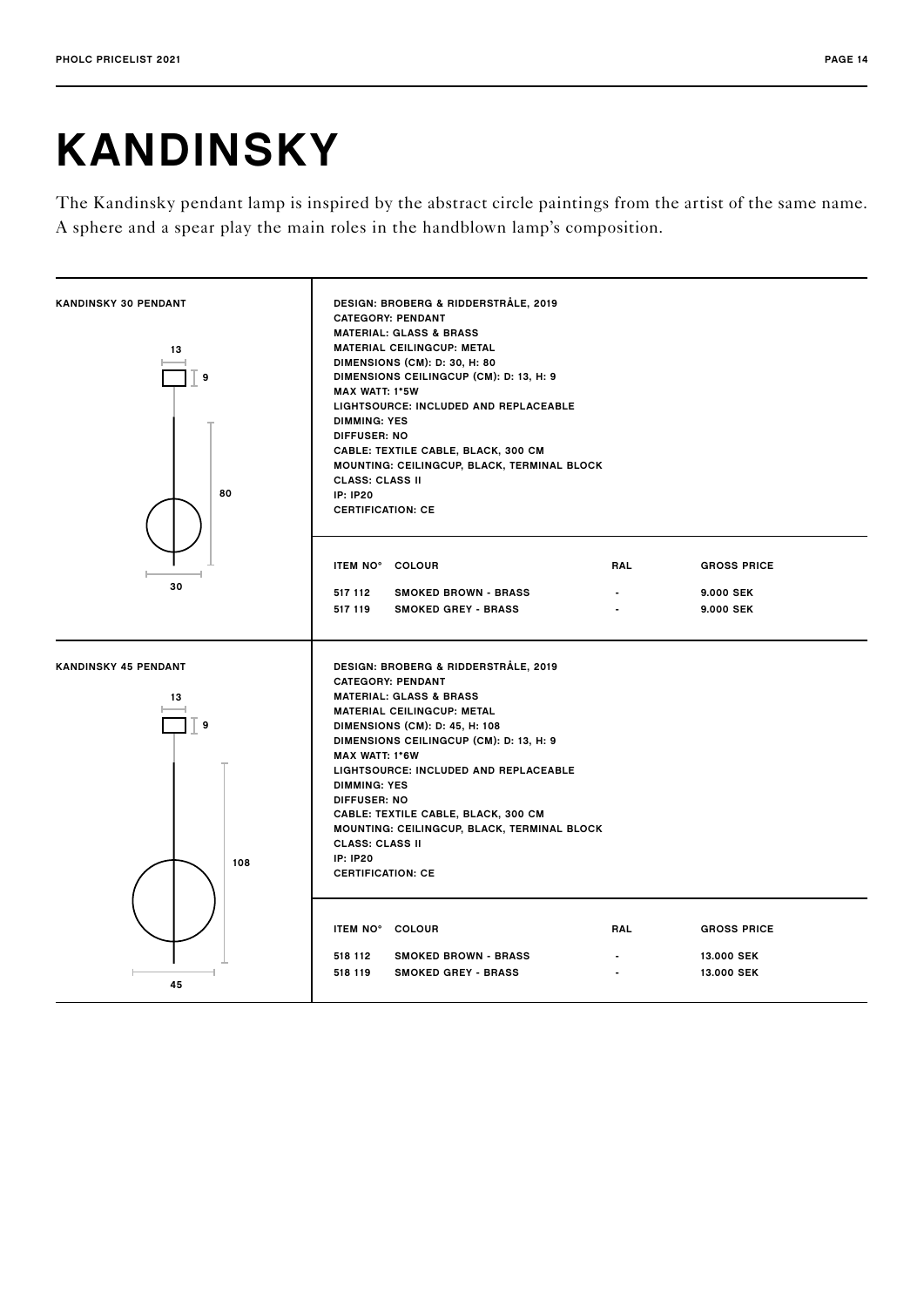# <span id="page-14-0"></span>MOBIL

Taking in the round streetlights on the Brooklyn Bridge and New York's balcony racks, Mobil is a minimalistic expression of the city that never sleeps.

![](_page_14_Figure_4.jpeg)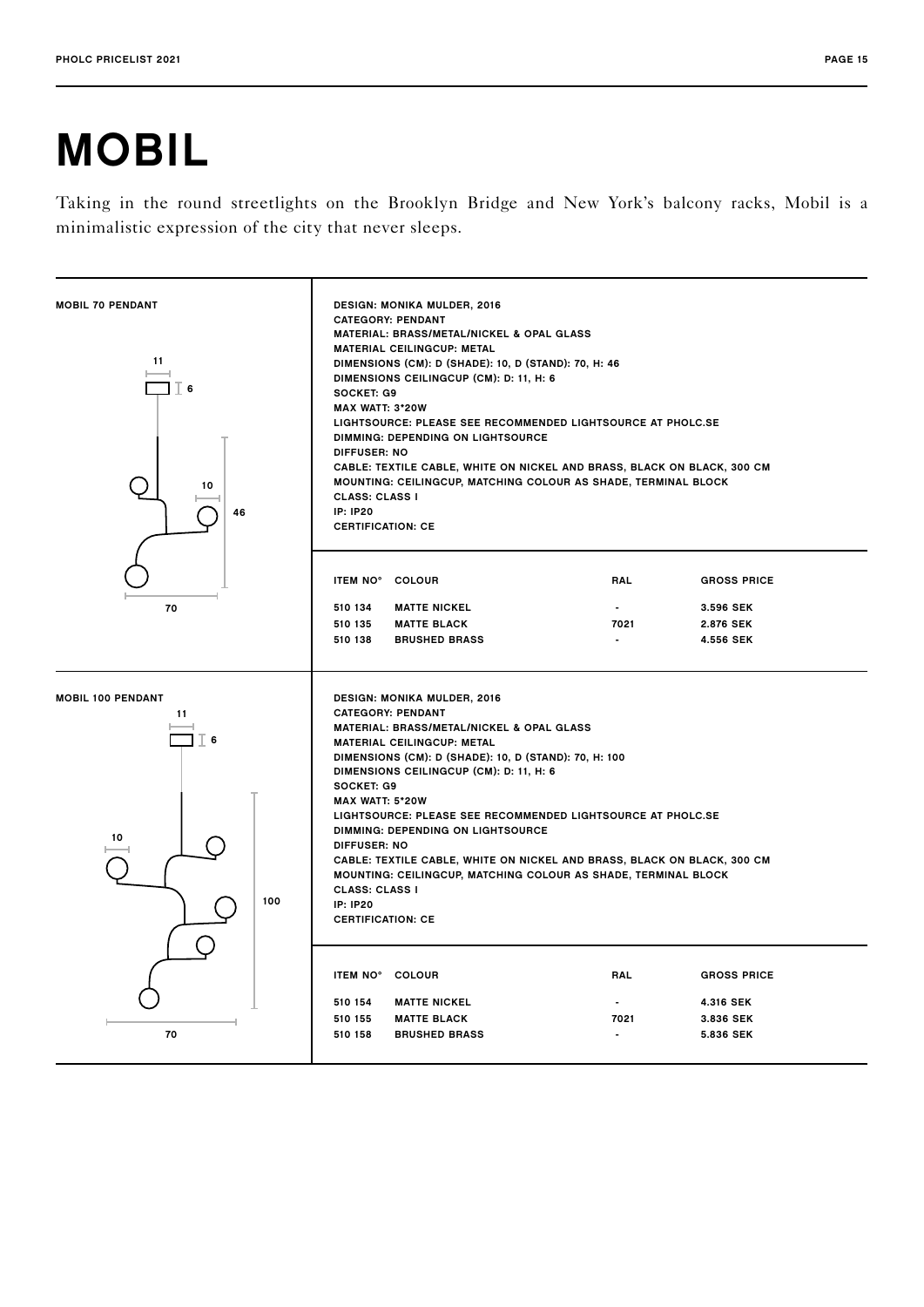<span id="page-15-0"></span>![](_page_15_Figure_2.jpeg)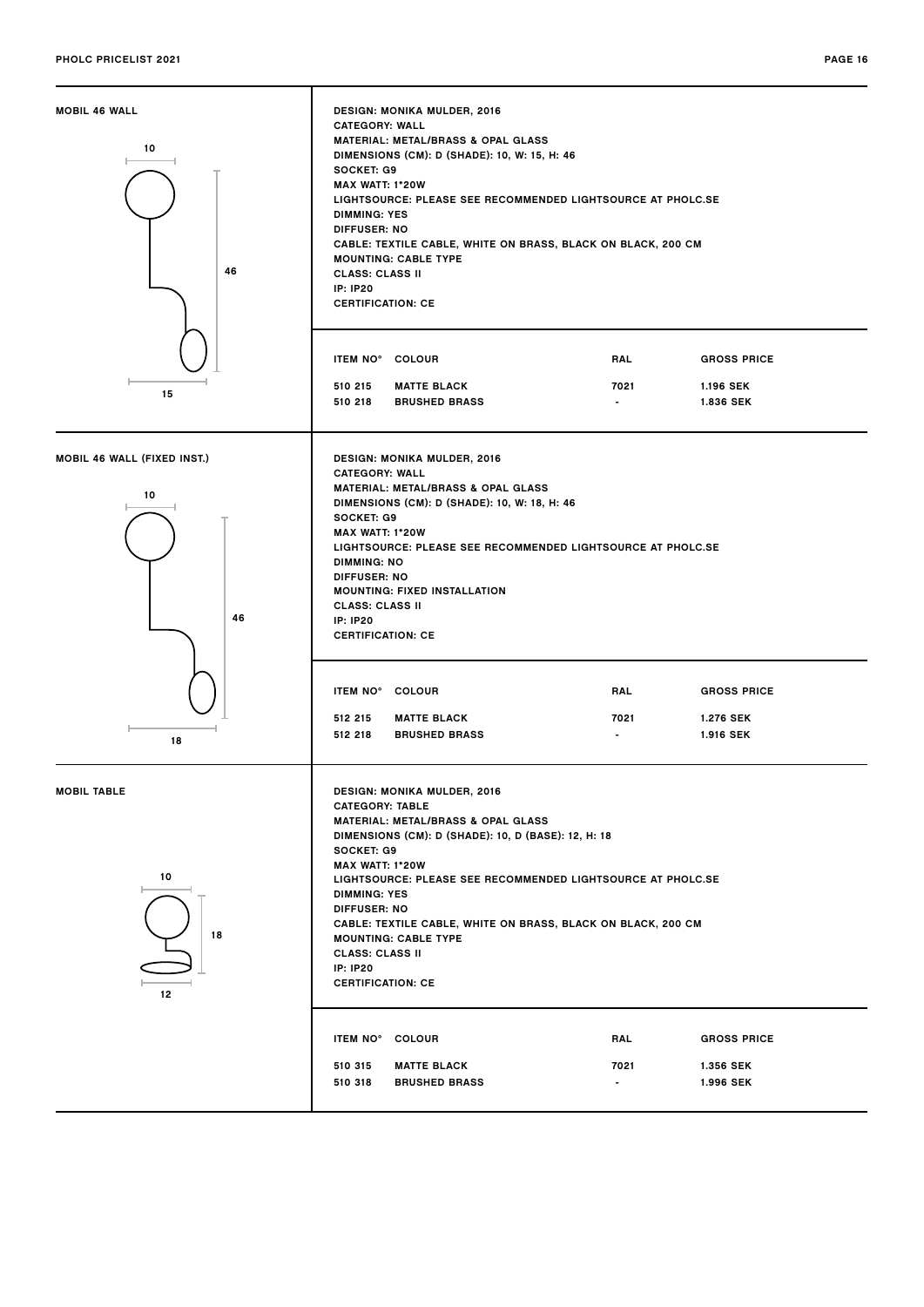<span id="page-16-0"></span>![](_page_16_Figure_2.jpeg)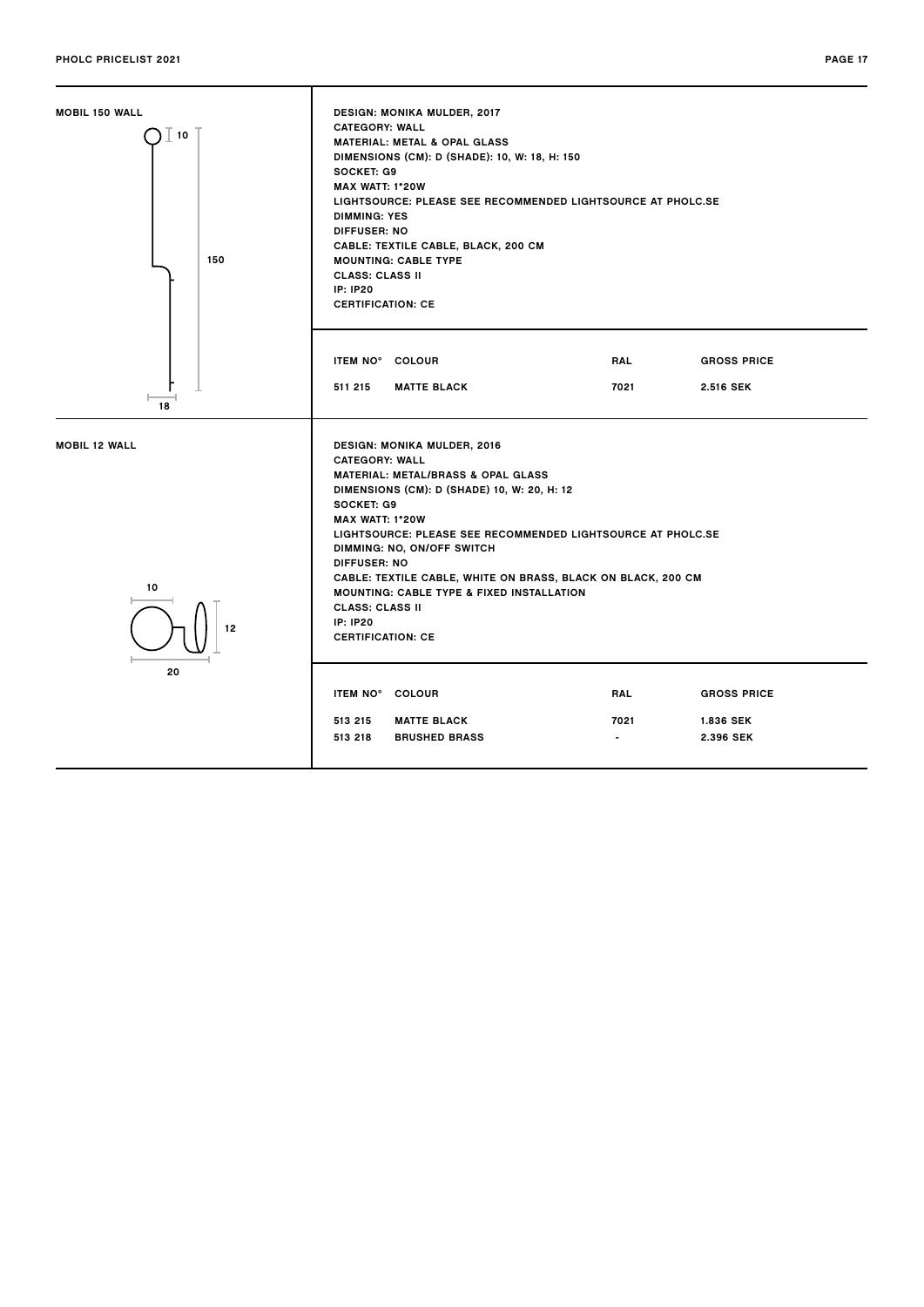### <span id="page-17-0"></span>PEARLS

A delicate lamp with flair and sophistication, Pearls is a lamp that brings with it an untold love story of fine heirloom jewellery and its origins.

![](_page_17_Figure_4.jpeg)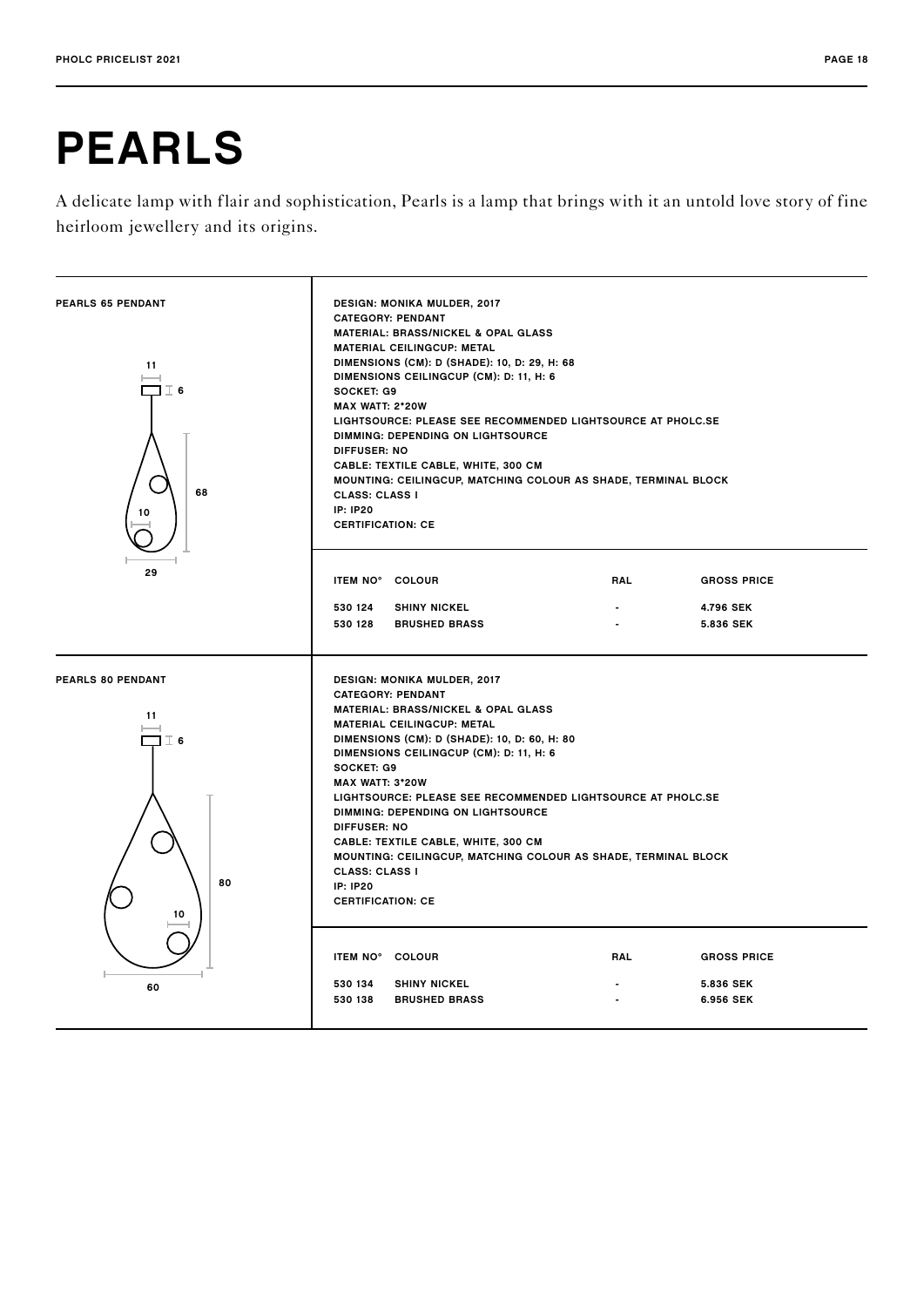# <span id="page-18-0"></span>ROMB

Romb emerged as a result of Broberg & Ridderstråle experimenting with a rippled cardboard they use lots when modelling and developing architecture projects. The shape, a rhombus, emerged quickly and split into two forms; one larger than the other, which cast an interesting direct light upwards but also indirect down, over the base of the shape. The piece works well on narrow spaces like bookshelves or windowsills, and has a strong sculptural presence whether it's shining or not. Romb is made from custom-pressed steel with seamless edges and great attention to detail.

![](_page_18_Figure_3.jpeg)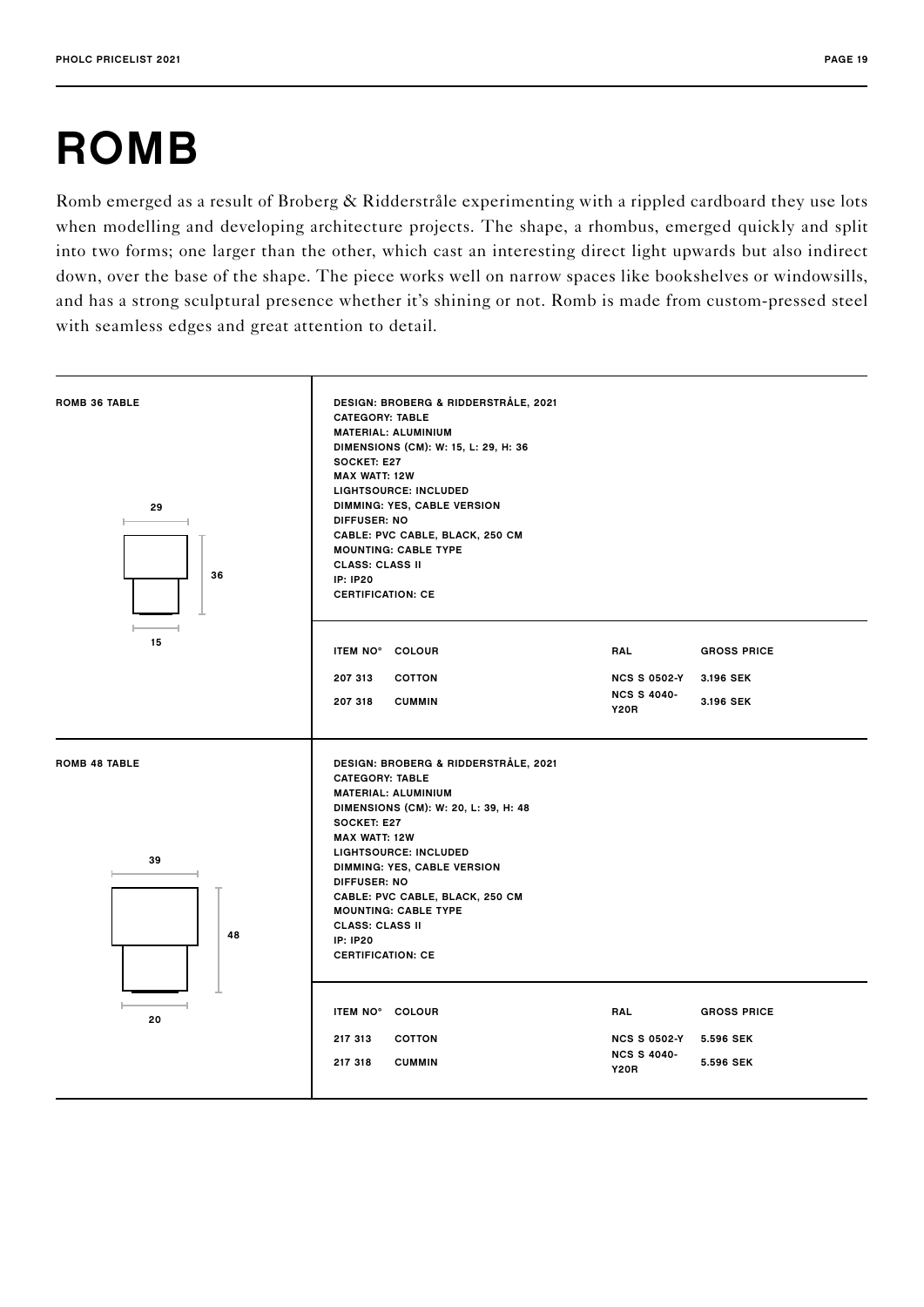### <span id="page-19-0"></span>SPINN

Made from waxed paper cord, Spinn nods to the craftsmanship and construction of Wegner's Y-Chair. Rich and tactile with a sense of drama.

![](_page_19_Figure_4.jpeg)